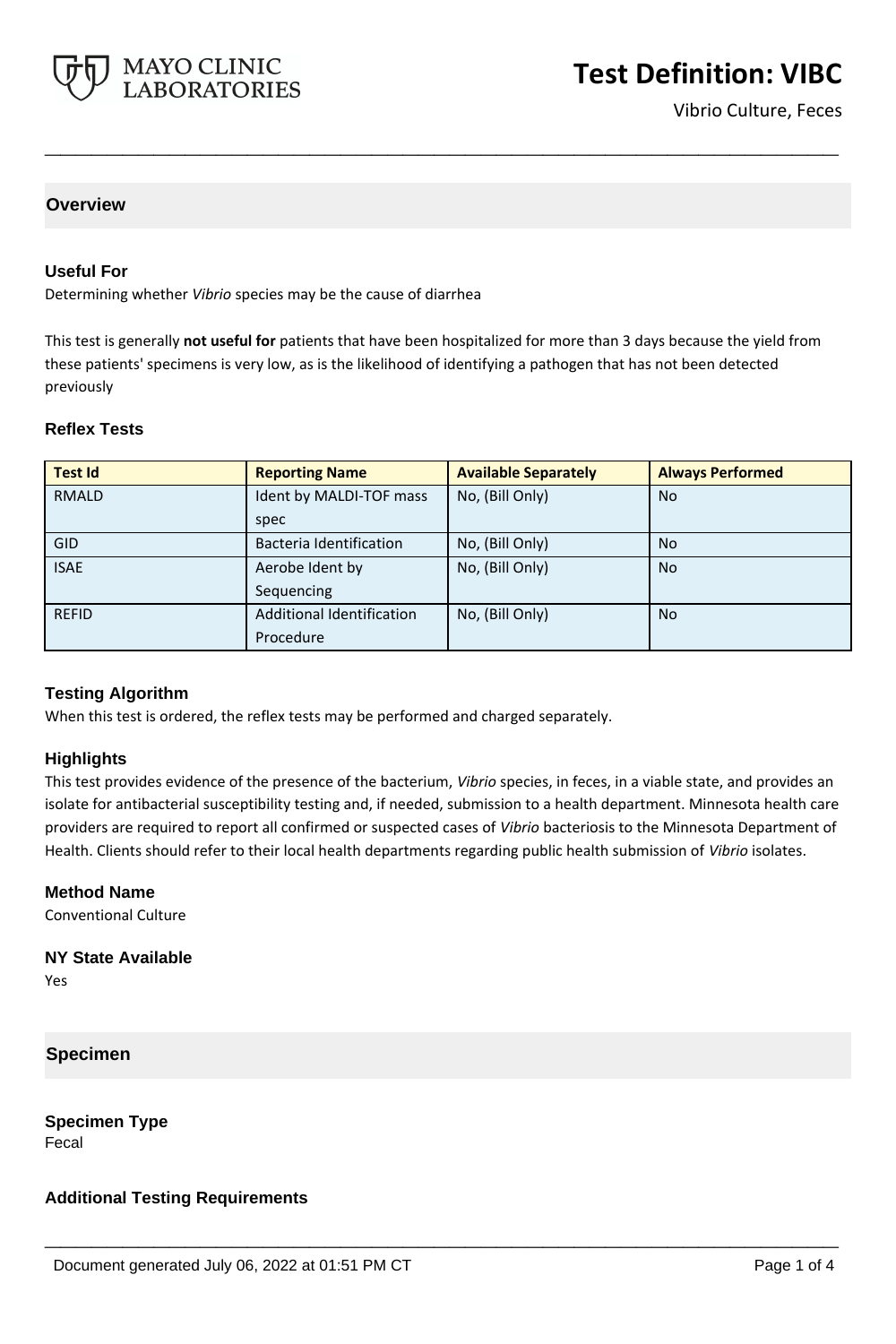# **Test Definition: VIBC**

1. If susceptibility testing is desired, also order ZMMLS / Antimicrobial Susceptibility, Aerobic Bacteria, MIC, Varies. If susceptibility testing is not needed (eg, due to lack of recovery of *Vibrio* species from feces), ZMMLS will not be performed and the order will be canceled.

**\_\_\_\_\_\_\_\_\_\_\_\_\_\_\_\_\_\_\_\_\_\_\_\_\_\_\_\_\_\_\_\_\_\_\_\_\_\_\_\_\_\_\_\_\_\_\_\_\_\_\_**

2. In some cases, local public health requirements may impact Mayo Clinic Laboratories (MCL) clients, requiring submission of isolates to public health laboratories. Clients should familiarize themselves with local requirements and are responsible for submitting isolates to appropriate public health laboratories. Clients can obtain isolates of *Vibrio*  species recovered from specimens submitted to MCL by calling 800-533-1710 as soon as possible after reporting to ensure viability of the bacterium.

## **Shipping Instructions**

**Specimen must arrive within 96 hours of collection.**

MAYO CLINIC **LABORATORIES** 

## **Necessary Information**

**Specimen source is required.**

## **Specimen Required**

**Patient Preparation:** Medications: Do not use barium or bismuth before collection of specimen. **Supplies:** Culture and Sensitivity Stool Transport Vial (T058)

#### **Specimen Type:** Preserved feces

**Container/Tube:** Commercially available transport system specific for recovery of enteric pathogens from fecal

specimens (15 mL of non-nutritive transport medium containing phenol red as a pH indicator, either Cary-Blair or Para-Pak C and S)

**Specimen Volume:** Representative portion of fecal specimen

#### **Collection Instructions:**

- 1. Collect fresh feces and submit 1 gram or 5 mL in container with transport medium.
- 2. Place feces in preservative within 2 hours of collection.
- 3. Place vial in a sealed plastic bag.

## **Specimen Minimum Volume**

1 mL

## **Reject Due To**

| Fecal swab Feces in Ecofix (green cap) Specimen in buffered glycerol saline transport media<br>Reject |
|-------------------------------------------------------------------------------------------------------|
|-------------------------------------------------------------------------------------------------------|

## **Specimen Stability Information**

| <b>Specimen Type</b> | <b>Temperature</b>  | <b>Time</b> | <b>Special Container</b> |
|----------------------|---------------------|-------------|--------------------------|
| Fecal                | Ambient (preferred) | 4 days      |                          |
|                      | Refrigerated        | 4 days      |                          |

## **Clinical & Interpretive**

## **Clinical Information**

Diarrhea may be caused by a number of agents (eg, bacteria, viruses, parasites, and chemicals), and infection with or exposure to one of these agents may result in similar symptoms. A thorough patient history covering symptoms, severity

**\_\_\_\_\_\_\_\_\_\_\_\_\_\_\_\_\_\_\_\_\_\_\_\_\_\_\_\_\_\_\_\_\_\_\_\_\_\_\_\_\_\_\_\_\_\_\_\_\_\_\_**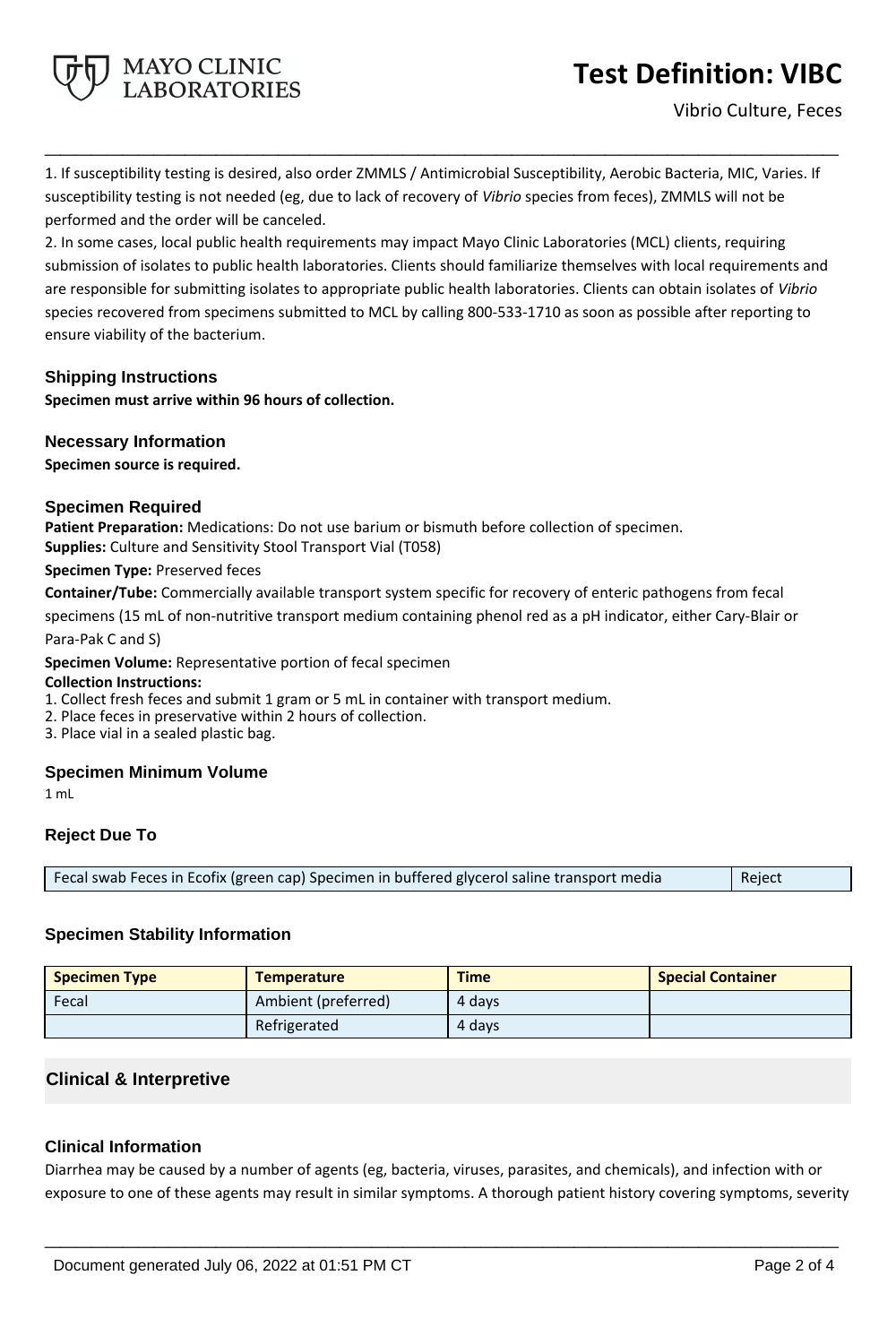

and duration of illness, age, travel history, food consumption, history of recent antibiotic use, and illnesses in the family or other contacts will help the physician determine the appropriate testing to be performed.

**\_\_\_\_\_\_\_\_\_\_\_\_\_\_\_\_\_\_\_\_\_\_\_\_\_\_\_\_\_\_\_\_\_\_\_\_\_\_\_\_\_\_\_\_\_\_\_\_\_\_\_**

*Vibrio cholerae*, the causative agent of endemic, epidemic, and pandemic cholera, results in large volumes of rice-water stools due to the production of an enterotoxin. Severe dehydration is of concern in patients without access to adequate medical care. In the United States, *Vibrio parahemolyticus* is the most common cause of *Vibrio* disease. *V parahemolyticus* is associated with the consumption of raw shellfish or fish and results in gastroenteritis with nausea, vomiting, abdominal cramps, low-grade fever, and chills. Usually rehydration is the only treatment required, although in some cases, antimicrobial therapy is needed.

#### **Reference Values**

No growth of pathogen

## **Interpretation**

The growth of *Vibrio* species identifies a potential cause of diarrhea.

#### **Cautions**

The yield of *Vibrio* species is reduced when specimens are delayed in transit to the laboratory (>2 hours from collection for unpreserved specimen).

Buffered glycerol saline is an unacceptable transport media for *Vibrio* culture.

Check your local public health requirements, which may require submission of isolates to a public health laboratory.

## **Clinical Reference**

1. Pillai DR: Fecal culture for aerobic pathogens of gastroenteritis. In Clinical Microbiology Procedures Handbook, Fourth edition. Washington, DC, ASM Press, 2016, Section 3.8.1

2. Mandell GL, Bennett JE, Dolin R: Principle's and Practice of Infectious Disease. Sixth edition. Philadelphia, Elsevier Inc. 2005, pp 2536-2548

## **Performance**

## **Method Description**

The fecal specimen is inoculated onto selective media, thiosulfate-citrate-bile salts-sucrose agar (TCBS), designed to inhibit growth of normal bowel flora while allowing growth of *Vibrio* species. After incubation, suspect colonies are identified using 1 or a combination of the following techniques: matrix-associated laser desorption/ionization time-of-flight (MALDI-TOF) mass spectrometry, conventional biochemical tests, carbon source utilization, and nucleic acid sequencing of the 16S ribosomal RNA (rRNA) gene.(Tarr CL, Glover WAII, Boucher Y, et al: Chapter 43: Vibrio and Related Organisms. In Manual of Clinical Microbiology. 12th edition. Edited by KC Carroll, MA Pfaller. Washington DC,ASM Press, 2019, pp 775-786)

**\_\_\_\_\_\_\_\_\_\_\_\_\_\_\_\_\_\_\_\_\_\_\_\_\_\_\_\_\_\_\_\_\_\_\_\_\_\_\_\_\_\_\_\_\_\_\_\_\_\_\_**

## **PDF Report**

No